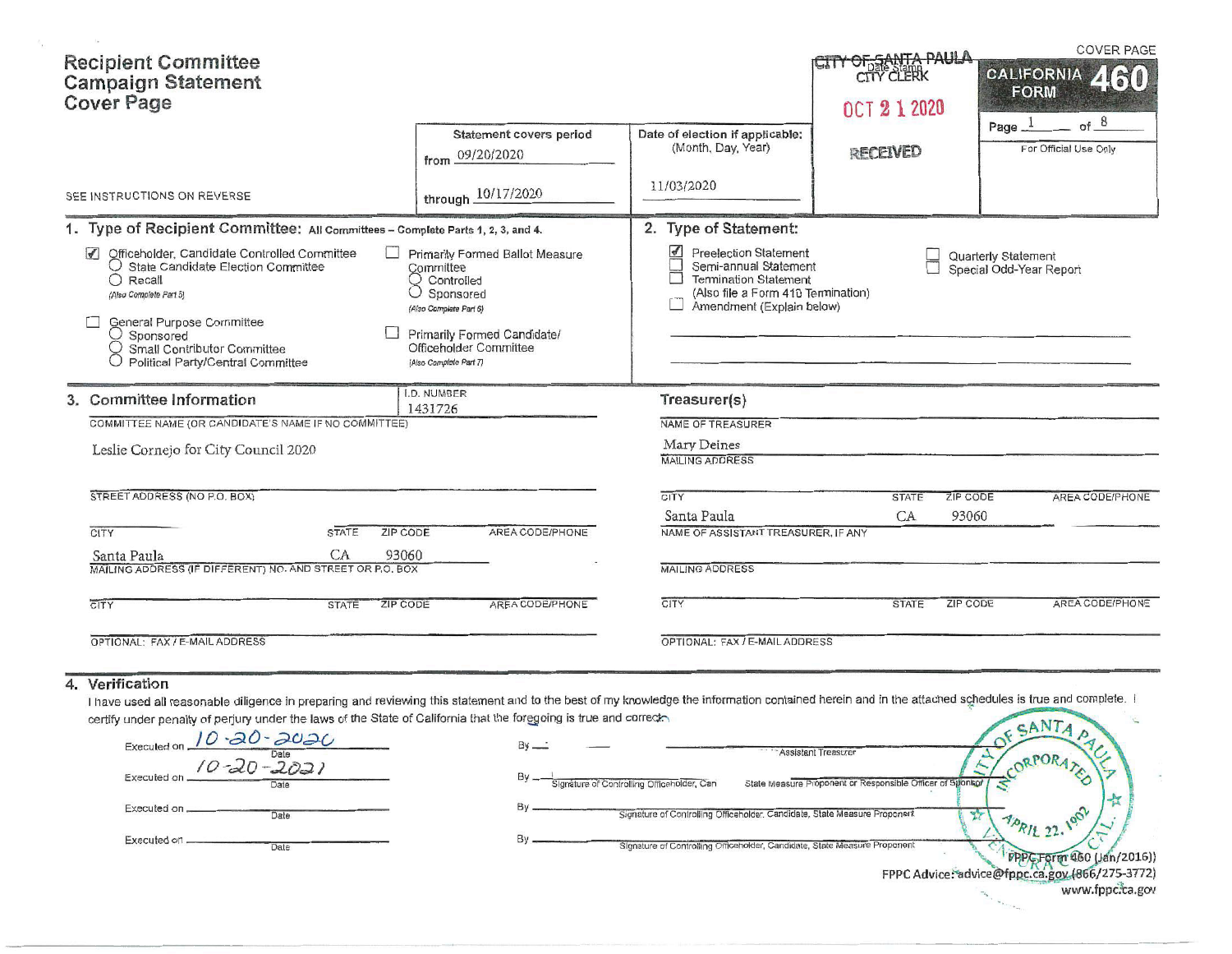| <b>Campaign Disclosure Statement</b>                                                                                                                                                                      |                     | Amounts may be rounded                                     |              |                                                                                                                                                                                                                                                                                                                                                                                              |                                                                                       | SUMMARY PAGE                                                                         |
|-----------------------------------------------------------------------------------------------------------------------------------------------------------------------------------------------------------|---------------------|------------------------------------------------------------|--------------|----------------------------------------------------------------------------------------------------------------------------------------------------------------------------------------------------------------------------------------------------------------------------------------------------------------------------------------------------------------------------------------------|---------------------------------------------------------------------------------------|--------------------------------------------------------------------------------------|
| <b>Summary Page</b>                                                                                                                                                                                       |                     | to whole dollars.<br>from 09/20/2020                       |              |                                                                                                                                                                                                                                                                                                                                                                                              | Statement covers period                                                               | CALIFORNIA 460<br><b>FORM</b>                                                        |
| SEE INSTRUCTIONS ON REVERSE                                                                                                                                                                               |                     |                                                            |              |                                                                                                                                                                                                                                                                                                                                                                                              | through 10/17/2020                                                                    | $\sigma$ f $\sim$ $8$<br>Page $^2$<br><b>LD. NUMBER</b>                              |
| NAME OF FILER<br>Leslie Cornejo for City Council 2020                                                                                                                                                     |                     |                                                            |              |                                                                                                                                                                                                                                                                                                                                                                                              |                                                                                       | 1431726                                                                              |
| <b>Contributions Received</b>                                                                                                                                                                             |                     | Column A<br>TOTAL THIS PERIOD<br>(FROM ATTACHED SCHEDULES) |              | Column B<br><b>CALENDAR YEAR</b><br>TOTAL TO DATE.                                                                                                                                                                                                                                                                                                                                           |                                                                                       | <b>Calendar Year Summary for Candidates</b><br>Running in Both the State Primary and |
| 2.<br>З.                                                                                                                                                                                                  | \$<br>-\$           | 2,030.00<br>o٥<br>2,030.00<br>2,030.00                     | Ś.<br>¢      | 10,524.00<br>1,000.00<br>11,524.00<br>11,524.00                                                                                                                                                                                                                                                                                                                                              | <b>General Elections</b><br>20. Contributions<br>Received<br>21. Expenditures<br>Made | 7/1 to Date<br>1/1 through 6/30<br>$s \sim$ $s \sim$                                 |
| <b>Expenditures Made</b>                                                                                                                                                                                  |                     | 3,399.28                                                   | $\mathbf{R}$ | 9,175.26                                                                                                                                                                                                                                                                                                                                                                                     | Candidates                                                                            | <b>Expenditure Limit Summary for State</b><br>22 Cumulative Expenditures Made*       |
|                                                                                                                                                                                                           | \$.                 | 3,399.28                                                   |              | $\frac{1}{3}$ 9,175.26                                                                                                                                                                                                                                                                                                                                                                       | Date of Election<br>(mm/dd/vy)                                                        | (If Subject to Voluntary Expenditure Limit)<br>Total to Date                         |
|                                                                                                                                                                                                           | $\mathbb{S}$        | 3,339.28                                                   |              | \$9,175.26                                                                                                                                                                                                                                                                                                                                                                                   |                                                                                       | $\mathbb{S}$ .                                                                       |
| <b>Current Cash Statement</b><br>12. Beginning Cash Balance  Previous Summary Page, Line 18<br>If this is a termination statement, Line 16 must be zero.<br><b>Cash Equivalents and Outstanding Debts</b> | S.<br>$\mathcal{F}$ | 3,718.02<br>2,030.00<br>50.00<br>3,399.28<br>2,398.74      |              | To calculate Column B.<br>add amounts in Column<br>A to the corresponding<br>amounts from Column B<br>of your last report. Some<br>amounts in Column A may<br>be negative figures that<br>should be subtracted from<br>previous period amounts. If<br>this is the first report being<br>filed for this calendar year.<br>only carry over the amounts.<br>from Lines 2, 7, and 9 (if<br>any). | reported in Column B.                                                                 | *Amounts in this section may be different from amounts                               |
|                                                                                                                                                                                                           |                     |                                                            |              |                                                                                                                                                                                                                                                                                                                                                                                              |                                                                                       | FPPC Form 460 (Jan/2016))<br>FPPC Advice: advice@fooc.ca.gov (866/275-3772)          |

.<br>Martin de la filma de la companya de la filma de la filma de la filma de

 $\sim 10^{-10}$  eV

 $\mathbf{v}_\mathrm{eff}$ 

www.tppc.ca.gov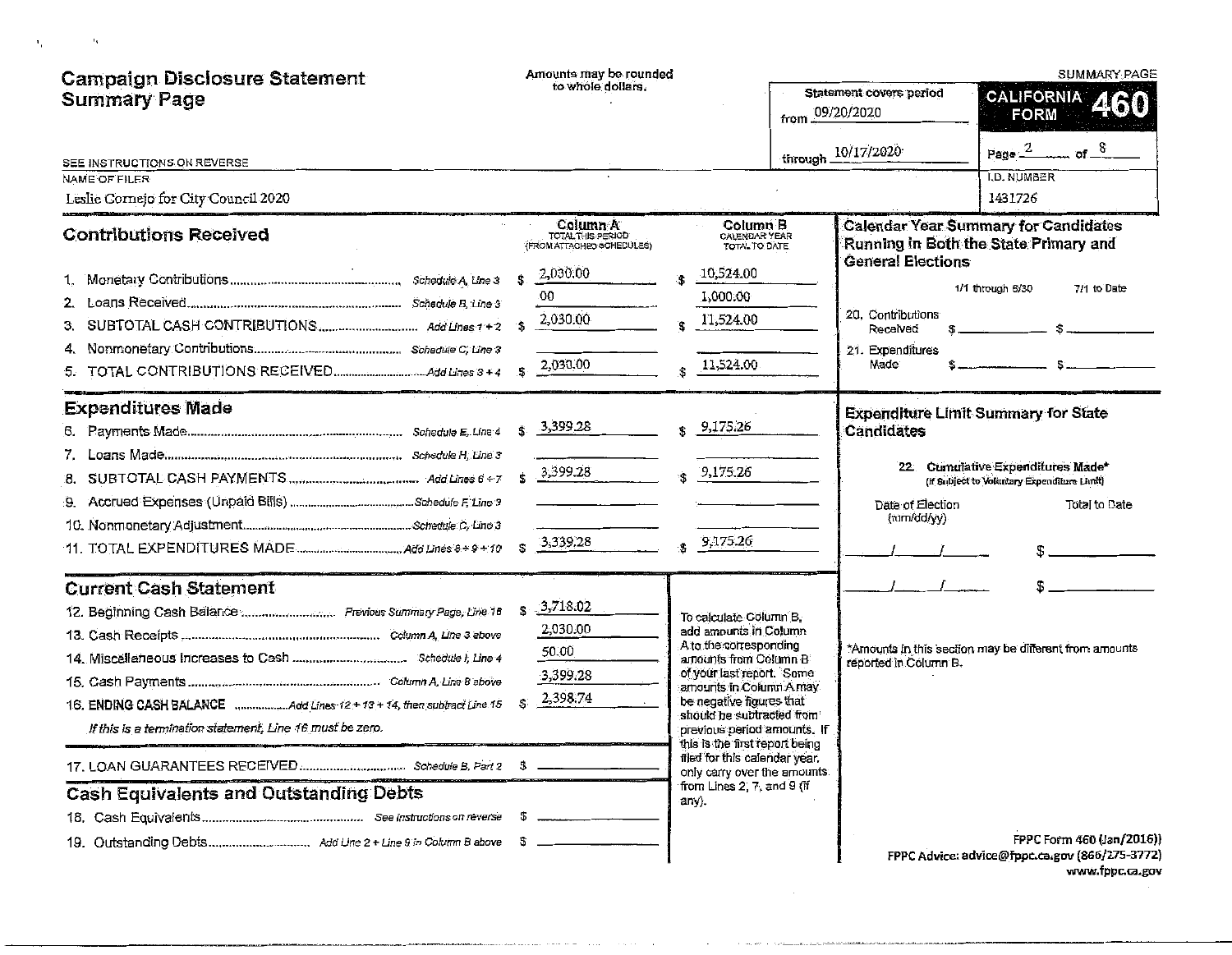| <b>Schedule A</b>       |                                                                                                                                                                                     |                                                                  | Amounts may be rounded<br>to whole dollars.                                           |                                                                         |                                                                         | SCHEDULE A                                                              |                                                                                                                                  |
|-------------------------|-------------------------------------------------------------------------------------------------------------------------------------------------------------------------------------|------------------------------------------------------------------|---------------------------------------------------------------------------------------|-------------------------------------------------------------------------|-------------------------------------------------------------------------|-------------------------------------------------------------------------|----------------------------------------------------------------------------------------------------------------------------------|
|                         | <b>Monetary Contributions Received</b>                                                                                                                                              |                                                                  |                                                                                       | <b>Statement covers period</b><br>from 09/20/2020<br>through 10/17/2020 |                                                                         | CALIFORNIA 460<br><b>FORM</b><br>of $\frac{8}{5}$<br>Page $\frac{3}{2}$ |                                                                                                                                  |
|                         | SEE INSTRUCTIONS ON REVERSE                                                                                                                                                         |                                                                  |                                                                                       |                                                                         |                                                                         |                                                                         |                                                                                                                                  |
| NAME OF FILER           | Leslie Cornejo for City Council 2020                                                                                                                                                |                                                                  |                                                                                       |                                                                         |                                                                         | I.D. NUMBER<br>1431726                                                  |                                                                                                                                  |
| DATE<br><b>RECEIVED</b> | FULL NAME, STREET ADDRESS AND ZIP CODE OF<br><b>CONTRIBUTOR:</b><br>(IF COMMITTEE, ALSO ENTER I.D. NUMBER)                                                                          | <b>CONTRIBUTOR</b><br>CODE <sup>*</sup>                          | IF AN INDIVIDUAL, ENTER.<br>OCCUPATION AND EMPLOYER.<br>(IF SELF-EMPLOYED, ENTER NAME | <b>AMOUNT</b><br>RECEIVED THIS<br>PERIOD                                | <b>CUMULATIVE TO DATE</b><br><b>CALENDAR YEAR</b><br>(JAN. 1 - DEC. 31) |                                                                         | PER ELECTION<br>TO DATE:<br>(IF REQUIRED)                                                                                        |
| 09/25/2020              | Dewey Cotton<br>Santa Paula, CA 93060                                                                                                                                               | <b>VIND</b><br>$\Box$ COM<br>□отн<br>$\Box$ PTY<br>$\square$ scc | Retired                                                                               | \$100.00                                                                | \$100.00                                                                |                                                                         |                                                                                                                                  |
| 09/25/2020              | Andria Kidd<br>Santa Paula, Ca 93061                                                                                                                                                | <b>ZIND</b><br>$\Box$ COM<br>⊡отн<br>$\Box$ PTY<br>$\square$ scc | Andria Kidd Certified<br>Equine Appraisal<br>Equine Appraiser                         | \$100.00                                                                | \$100.00                                                                |                                                                         |                                                                                                                                  |
| 09/25/2020              | Gary Laird<br>Santa Paula, CA 93060                                                                                                                                                 | <b>ZIND</b><br>□сом<br>Πотн<br>OPTY<br>$\square$ scc             | Laird's Butcher Shop<br>Owner                                                         | \$250.00                                                                | \$250.00                                                                |                                                                         |                                                                                                                                  |
| 09/28/2020              | Willene Summerford<br>Santa Paula, CA 93060                                                                                                                                         | <b>ZIND</b><br>$\Box$ COM<br>Потн<br>$\Box$ PTY<br>$\square$ scc | Retired                                                                               | \$200.00                                                                | \$300.00                                                                |                                                                         |                                                                                                                                  |
| 09/28/2020              | Otto Schimmel<br>Oxnard, CA 93030                                                                                                                                                   | <b>ZIND</b><br>⊡сом<br>⊟отн<br>$\Box$ PTY<br>$\square$ scc       | SCHECO, Inc.<br>Funeral Director                                                      | \$100.00                                                                | \$100.00                                                                |                                                                         |                                                                                                                                  |
|                         |                                                                                                                                                                                     |                                                                  | <b>SUBTOTAL \$ 750.00</b>                                                             |                                                                         |                                                                         |                                                                         |                                                                                                                                  |
|                         | Schedule A Summary<br>1. Amount received this period - itemized monetary contributions.<br>2. Amount received this period - unitemized monetary contributions of less than \$100 \$ |                                                                  |                                                                                       | 1,800.00                                                                |                                                                         | *Contributor Codes<br>IND - Individual<br>PTY - Political Party         | COM - Recipient Committee<br>(other than PTY or SCC)<br>OTH - Other (e.g., business entity)<br>SCC - Small Contributor Committee |
|                         | 3. Total monetary contributions received this period.<br>(Add Lines 1 and 2. Enter here and on the Summary Page, Column A, Line 1.)TOTAL \$ 2,030.00                                |                                                                  |                                                                                       |                                                                         |                                                                         |                                                                         | FPPC Form 460 (Jan/2016))<br>FPPC Advice: advice@fppc.ca.gov (866/275-3772)<br>www.fppc.ca.gov                                   |

 $\mathcal{L}(\mathcal{L})$  . Then

contract and an

 $\label{eq:1.1} \begin{split} \mathcal{L}_{\text{G}}(x,y) &= \mathcal{L}_{\text{G}}(x,y) + \mathcal{L}_{\text{G}}(x,y) + \mathcal{L}_{\text{G}}(x,y) + \mathcal{L}_{\text{G}}(x,y) + \mathcal{L}_{\text{G}}(x,y) + \mathcal{L}_{\text{G}}(x,y) + \mathcal{L}_{\text{G}}(x,y) + \mathcal{L}_{\text{G}}(x,y) + \mathcal{L}_{\text{G}}(x,y) + \mathcal{L}_{\text{G}}(x,y) + \mathcal{L}_{\text{G}}(x,y) + \mathcal{L}_{\text{G}}(x,y$ 

.<br>In a shealth which is a mortal of the contract of the final state of the self and which the contract of the same of the contract of the state

 $\mathcal{L}(\mathcal{L})$  and  $\mathcal{L}(\mathcal{L})$  . In the  $\mathcal{L}(\mathcal{L})$ 

 $\mathbf{v}^{\prime}$ 

 $\sim$   $\sim$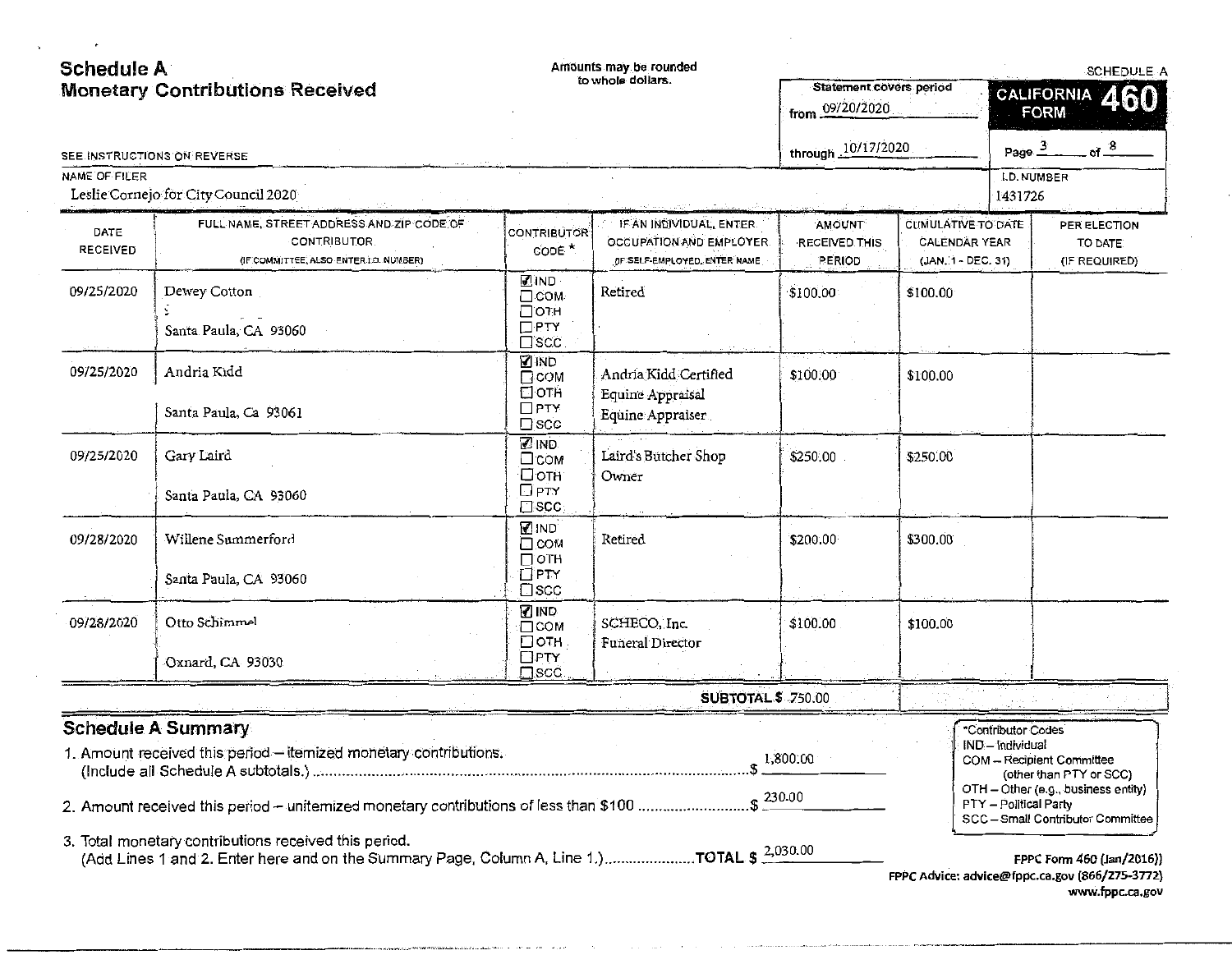|                         | <b>Schedule A (Continuation Sheet)</b><br><b>Monetary Contributions Received</b>                          | Amounts may be rounded<br>to whole dollars.                              |                                                                                      | Statement covers period<br>from 09/20/2020<br>through 10/17/2020 |                                                                   | <b>CALIFORNIA</b><br><b>FORM</b><br>Page $4$ | SCHEDULEA (CONT.)<br><b>460</b><br>of $8$ |
|-------------------------|-----------------------------------------------------------------------------------------------------------|--------------------------------------------------------------------------|--------------------------------------------------------------------------------------|------------------------------------------------------------------|-------------------------------------------------------------------|----------------------------------------------|-------------------------------------------|
| NAME OF FILER.          | Leslie Cornejo for City Council 2020                                                                      |                                                                          |                                                                                      |                                                                  |                                                                   | <b>I.D. NUMBER</b><br>1431726                |                                           |
| DATE<br><b>RECEIVED</b> | FULL NAME, STREET ADDRESS AND ZIP CODE OF<br><b>CONTRIBUTOR</b><br>(IF COMMITTEE, ALSO ENTER I.D. NUMBER) | <b>CONTRIBUTOR</b><br>CODE                                               | IF AN INDIVIDUAL, ENTER<br>OCCUPATION AND EMPLOYER<br>(IF SELF-EMPLOYED, ENTER NAME) | <b>AMOUNT</b><br><b>RECEIVED THIS</b><br>PERIOD                  | CUMULATIVE TO DATE<br><b>CALENDAR YEAR:</b><br>(JAN. 1 - DEC. 31) |                                              | PER ELECTION<br>TO DATE<br>(IF REQUIRED)  |
| 10/01/2020              | Shirley Diamond<br>Santa Paula, CA 93060                                                                  | Z IND<br>$\Box$ COM<br>⊡отн<br>$\Box$ PTY<br>$\square$ scc.              | Retired                                                                              | \$150,00                                                         | \$150.00                                                          |                                              |                                           |
| 10/01/2020              | Susan Kulwiec<br>Santa Paula, CA 93060                                                                    | $\blacksquare$ IND.<br>$\Box$ COM<br>⊡отн<br>$\Box$ PTY<br>$\square$ scc | Retired                                                                              | \$100.00                                                         | \$100.00                                                          |                                              |                                           |
| 10/12/2020              | California Real Estate PAC<br>Los Angeles, CA 90071                                                       | <b>DIND</b><br><b>Z</b> COM<br>□отн<br>$\square$ PTY<br>$\square$ scc    |                                                                                      | \$500.00                                                         | \$500.00                                                          |                                              |                                           |
| 10/12/2020              | Dondu De Leon<br>Camarillo, CA 93010                                                                      | <b>ZIND</b><br>⊡сом<br>⊡отн<br>$\Box$ PTY<br>$\square$ scc               | Retired                                                                              | \$100.00                                                         | \$100.00                                                          |                                              |                                           |
| 10/15/2020              | Linda Mehle<br>Santa Paula, CA 93060                                                                      | O IND.<br>$\Box$ COM<br>□отн<br>$\Box$ PTY<br>$\square$ SCC              | Ventura Missionary Church<br>Finance Director                                        | \$100.00                                                         | \$100.00                                                          |                                              |                                           |
|                         |                                                                                                           |                                                                          | <b>SUBTOTAL \$ 950.00</b>                                                            |                                                                  |                                                                   |                                              |                                           |

\*Contributor Codes IND - Individual COM - Recipient Committee (other than PTY or SCC) OTH - Other (e.g., business entity)<br>PTY - Political Party SCC - Small Contributor Committee

FPPC Form 460 (Jan/2016)) FPPC Advice: advice@fppc.ca.gov (866/275-3772) www.fppc.ca.gov

 $\sim$ 

 $\mathbf{A}_{\mathbf{r}}$ 

 $\mathcal{L}_{\mathbf{C}}$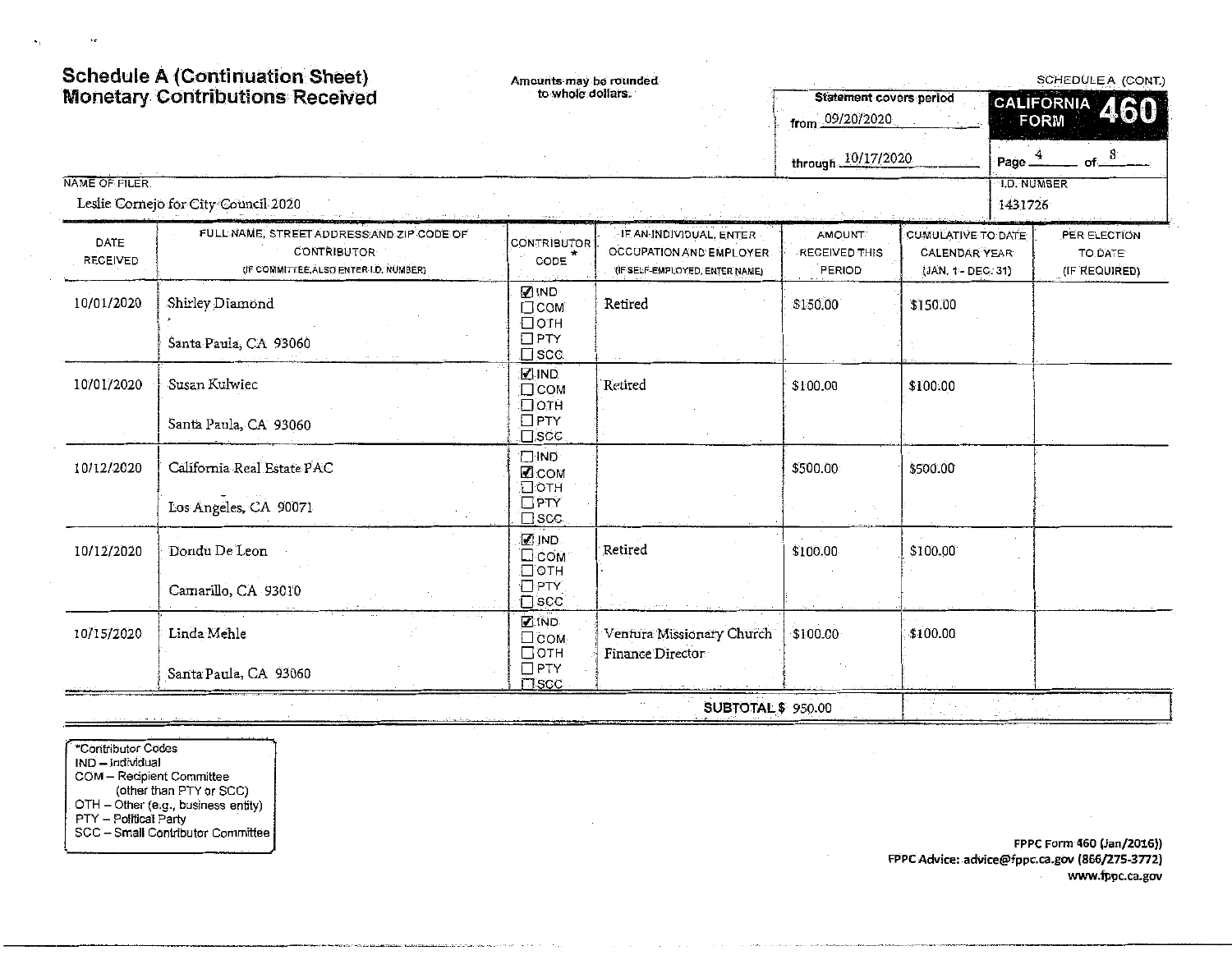|                  | <b>Schedule A (Continuation Sheet)</b><br><b>Monetary Contributions Received</b>                    | Amounts may be rounded<br>to whole dollars.                                      |                                                                                             | Statement covers period<br>from 09/20/2020 |                                                                  | SCHEDULE A (CONT.)<br>CALIFORNIA 460<br><b>FORM</b><br>of $8 -$<br>Page $\frac{5}{2}$ |                                          |
|------------------|-----------------------------------------------------------------------------------------------------|----------------------------------------------------------------------------------|---------------------------------------------------------------------------------------------|--------------------------------------------|------------------------------------------------------------------|---------------------------------------------------------------------------------------|------------------------------------------|
| NAME OF FILER    | Leslie Cornejo for City Council 2020                                                                |                                                                                  |                                                                                             | through 10/17/2020                         |                                                                  | <b>I.D. NUMBER</b><br>1431726                                                         |                                          |
| DATE<br>RECEIVED | FULL NAME, STREET ADDRESS AND ZIP CODE OF.<br>CONTRIBUTOR<br>(IF COMMITTEE, ALSO ENTER I.D. NUMBER) | CONTRIBUTOR<br>CODE                                                              | <b>IF AN INDIVIDUAL, ENTER</b><br>OCCUPATION AND EMPLOYER<br>(IF SELF-EMPLOYED, ENTER NAME) | AMOUNT<br>RECEIVED THIS<br>PERIOD          | CUMULATIVE TO DATE<br><b>CALENDAR YEAR</b><br>(JAN, 1 - DEC. 31) |                                                                                       | PER ELECTION<br>TO DATE<br>(IF REQUIRED) |
| 10/15/2020       | Jo Ann Guilin<br>Santa Paula, CA 93060                                                              | <b>ZIND</b><br>$\Box$ com<br>$\Box$ one<br>$\Box$ PTY<br>$\square$ scc           | Retired                                                                                     | \$100.00                                   | \$100.00                                                         |                                                                                       |                                          |
|                  |                                                                                                     | $\square$ IND<br>$\Box$ COM<br>⊡отн<br>$\Box$ PTY<br>$\square$ scc               |                                                                                             |                                            |                                                                  |                                                                                       |                                          |
|                  |                                                                                                     | $\square$ IND<br>$\square$ <sub>COM</sub><br>□отн<br>$\Box$ PTY<br>$\square$ scc |                                                                                             | $\cdot$                                    |                                                                  |                                                                                       |                                          |
|                  |                                                                                                     | $\square$ IND<br>□сом<br>□отн<br>$\Box$ PTY<br>$\square$ scc                     |                                                                                             |                                            |                                                                  |                                                                                       |                                          |
|                  |                                                                                                     | $\square$ IND.<br>$\Box$ COM<br>□отн<br>$\Box$ PTY<br>$\square$ scc              |                                                                                             |                                            |                                                                  |                                                                                       |                                          |
|                  |                                                                                                     |                                                                                  | SUBTOTAL \$ 100.00                                                                          |                                            |                                                                  |                                                                                       |                                          |

\*Contributor Codes  $ID - Individual$ COM - Recipient Committee (other than PTY or SCC) OTH - Other {e.g., business entity) PTY - Pofitical Party SCC - SmaU Contributor Committee

 $\epsilon$  .

 $\mathbf{v}_\mathrm{A}$  .

FPPC Fonn 460 {Jan/2016)) FPPC Advice: advice@fppc.ca.gov (866/275-3772) www.fppc.ca.gov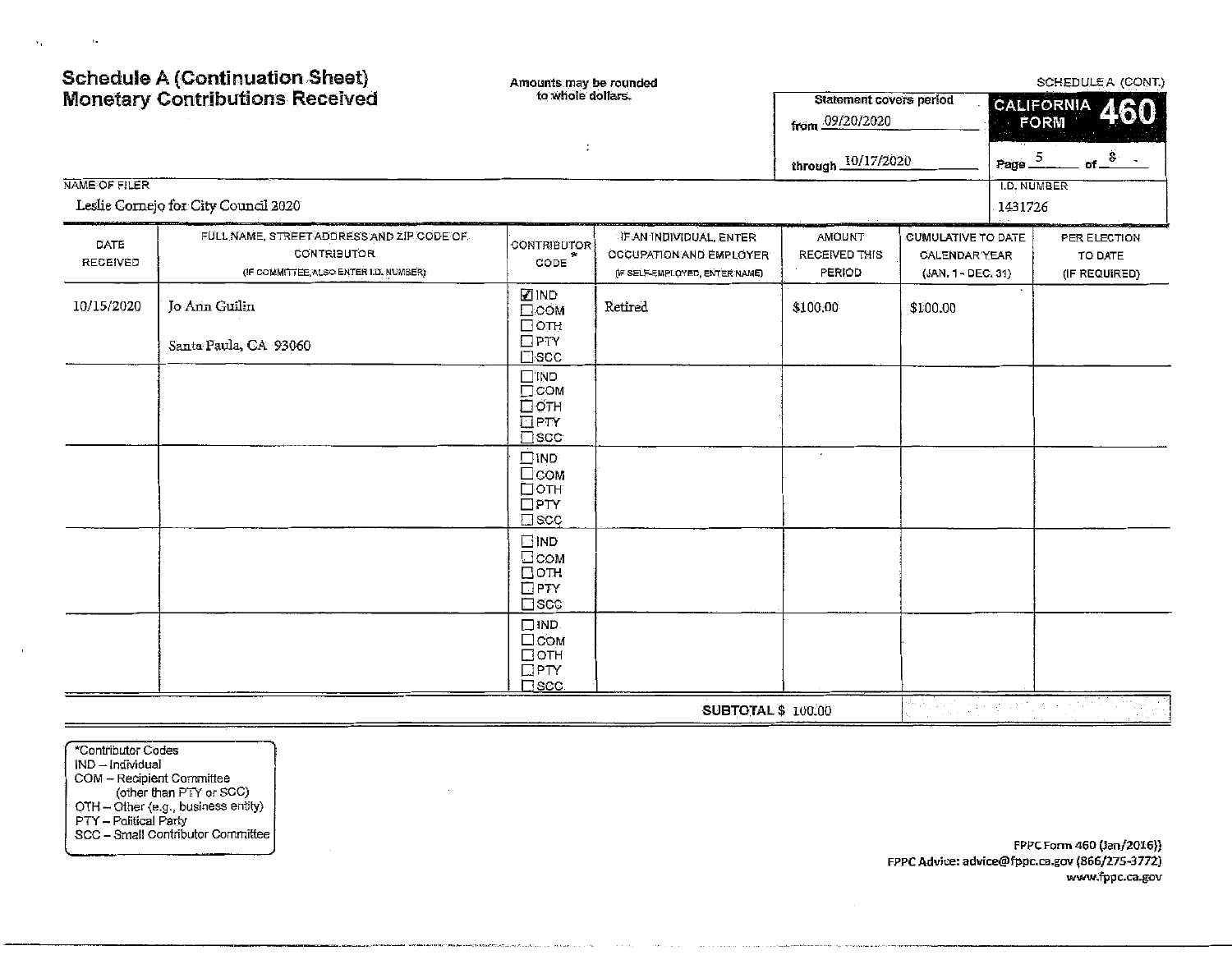|                                                                                                                                                                                                                                                                                                                      |                                                                                                                                                                                                                                                                                                  | SCHEDULE E                                                                                                                                                                                                                                                                                                   |                                                           |  |  |  |
|----------------------------------------------------------------------------------------------------------------------------------------------------------------------------------------------------------------------------------------------------------------------------------------------------------------------|--------------------------------------------------------------------------------------------------------------------------------------------------------------------------------------------------------------------------------------------------------------------------------------------------|--------------------------------------------------------------------------------------------------------------------------------------------------------------------------------------------------------------------------------------------------------------------------------------------------------------|-----------------------------------------------------------|--|--|--|
| <b>Schedule E</b><br><b>Payments Made</b>                                                                                                                                                                                                                                                                            | Amounts may be rounded<br>to whole dollars.                                                                                                                                                                                                                                                      | Statement covers period<br>09/20/2020<br>from                                                                                                                                                                                                                                                                | <b>CALIFORNIA</b><br>FORM                                 |  |  |  |
| SEE INSTRUCTIONS ON REVERSE<br><b>NAME OF FILER</b>                                                                                                                                                                                                                                                                  |                                                                                                                                                                                                                                                                                                  | through 10/17/2020                                                                                                                                                                                                                                                                                           | Page<br><b>I.D. NUMBER</b>                                |  |  |  |
| Leslie Cornejo for City Council 2020                                                                                                                                                                                                                                                                                 |                                                                                                                                                                                                                                                                                                  |                                                                                                                                                                                                                                                                                                              | 1431726                                                   |  |  |  |
|                                                                                                                                                                                                                                                                                                                      | CODES: If one of the following codes accurately describes the payment, you may enter the code. Otherwise, describe the payment.                                                                                                                                                                  |                                                                                                                                                                                                                                                                                                              |                                                           |  |  |  |
| campaign paraphernalia/misc.<br><b>CMP</b><br>campaign consultants<br>CNS<br>contribution (explain nonmonetary)*<br>CTB<br>CVC.<br>civic donations<br>candidate filing/ballot fees<br>FIL<br>fundraising events<br>FND<br>independent expenditure supporting/opposing others (explain)*<br>IND.<br>LEG legal defense | MBR member communications<br>MTG meetings and appearances<br>office experises<br>OFC.<br>petition circulating<br>PЕT<br><b>PHO</b><br>phone banks<br>polling and survey research<br>POL<br>postage, delivery and messenger services<br>POS.<br>professional services (legal, accounting)<br>PRO- | radio airtime and production costs<br>RAD.<br>RFD.<br>returned contributions<br>campaign workers' salaries<br>SAL<br>TEL<br>t.v. or cable airtime and production costs<br>TRC-<br>candidate travel, lodging, and meals<br>TRS<br>staff/spouse travel, lodging, and meals<br>TSF<br>VOT<br>voter registration | transfer between committees of the same candidate/sponsor |  |  |  |

PRT print ads

 $ET$ campaign literature and mailings

|                           | NAME AND ADDRESS OF PAYEE<br>(IF COMMITTEE, ALSO ENTER I.D. NUMBER)                                | CODE       | OR.<br>DESCRIPTION OF PAYMENT | AMOUNT PAID         |
|---------------------------|----------------------------------------------------------------------------------------------------|------------|-------------------------------|---------------------|
| Santa Paula Times         |                                                                                                    | PRT        | <b>Advertising</b>            | \$887.50            |
| Santa Paula, CA 93060     |                                                                                                    |            |                               |                     |
| Santa Paula Times         |                                                                                                    | PRT.       | Advertising                   | \$887.50            |
| Santa Paula, CA 93060     |                                                                                                    |            |                               |                     |
| Crane Printing            |                                                                                                    | <b>CMP</b> | Campaign literature           | \$316.09            |
| Santa Paula, CA 93060     |                                                                                                    |            |                               |                     |
|                           | Payments that are contributions or independent expenditures must also be summarized on Schedule D. |            |                               | SUBTOTAL \$ 2091 09 |
| <b>Schedule E Summary</b> |                                                                                                    |            |                               |                     |
|                           |                                                                                                    |            |                               | 3361.09             |
|                           |                                                                                                    |            |                               | 38.19               |

4. Total payments made this period. (Add Lines 1, 2, and 3. Enter here and on the Summary Page, Column A, Line 6.).............................. TOTAL \$ 3399.28

FPPC Form 460 (Jan/2016)) FPPC Advice: advice@fppc.ca.gov (866/275-3772) www.fppc.ca.gov

WEB Information technology costs (internet, e-mail)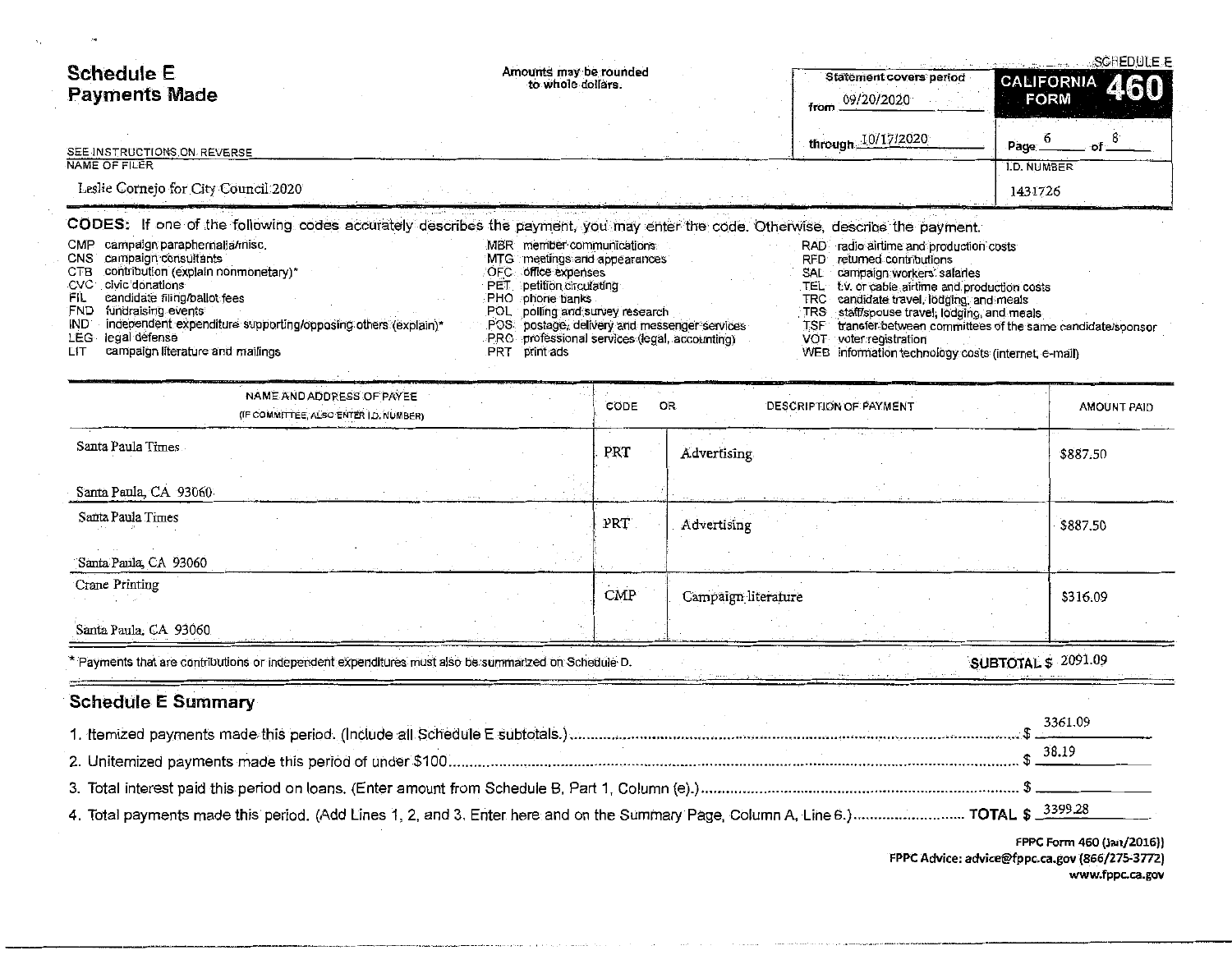| <b>Schedule E</b><br>(Continuation Sheet)<br><b>Payments Made</b>                                                                                                                                                                                                                                                                                                                                                                                                                                | Amounts may be rounded<br>to whole dollars.                                                                                                                                                                                                                        |      |                                          | Statement covers period<br>09/20/2020<br>11.<br>from _                                                                                                                                                                                                                                                                                                          | SCHEDULE E (CONT.)<br><b>CALIFORNIA</b><br><b>FORM</b>    |  |
|--------------------------------------------------------------------------------------------------------------------------------------------------------------------------------------------------------------------------------------------------------------------------------------------------------------------------------------------------------------------------------------------------------------------------------------------------------------------------------------------------|--------------------------------------------------------------------------------------------------------------------------------------------------------------------------------------------------------------------------------------------------------------------|------|------------------------------------------|-----------------------------------------------------------------------------------------------------------------------------------------------------------------------------------------------------------------------------------------------------------------------------------------------------------------------------------------------------------------|-----------------------------------------------------------|--|
| SEE INSTRUCTIONS ON REVERSE                                                                                                                                                                                                                                                                                                                                                                                                                                                                      |                                                                                                                                                                                                                                                                    |      |                                          | through 10/17/2020                                                                                                                                                                                                                                                                                                                                              | 7 <sup>5</sup><br>of $-$ <sup>8</sup><br>Page.            |  |
| NAME OF FILER                                                                                                                                                                                                                                                                                                                                                                                                                                                                                    |                                                                                                                                                                                                                                                                    |      |                                          |                                                                                                                                                                                                                                                                                                                                                                 | <b>I.D. NUMBER</b>                                        |  |
| Leslie Cornejo for City Council 2020                                                                                                                                                                                                                                                                                                                                                                                                                                                             |                                                                                                                                                                                                                                                                    |      |                                          |                                                                                                                                                                                                                                                                                                                                                                 | 1431726                                                   |  |
| CODES: If one of the following codes accurately describes the payment, you may enter the code. Otherwise, describe the payment.<br>campaign paraphemalia/misc.<br>CMP.<br>campaign consultants<br><b>CNS</b><br>contribution (explain nonmonetary)*<br>ств<br>CVC civic donations<br>candidate filing/ballot fees<br>FIL.<br>FND fundraising events<br>independent expenditure supporting/opposing others (explain)*<br>IND.<br>legal defense<br>LEG 1<br>campaign literature and mailings<br>ЦT | MBR member communications<br>MTG meetings and appearances<br>office expenses<br>OFC.<br>petition circulating<br>PET.<br>PHO<br>phone banks<br>polling and survey research<br>POL<br>POS:<br>professional services (legal, accounting)<br>PRO.<br>PRT.<br>print ads |      | postage, delivery and messenger services | RAD radio airtime and production costs<br>RFD returned contributions<br>SAL campaign workers' salaries<br>t'v. or cable airtime and production costs<br>TEL<br>TRC candidate travel, lodging, and meals<br>staff/spouse travel, lodging, and meals<br>TRS:<br>TSF <sup>®</sup><br>VOT voter registration<br>WEB information technology costs (internet, e-mail) | transfer between committees of the same candidate/sponsor |  |
| NAME AND ADDRESS OF PAYEE<br>(IF COMMITTEE, ALSO ENTER LD. NUMBER)                                                                                                                                                                                                                                                                                                                                                                                                                               |                                                                                                                                                                                                                                                                    | CODE | OR                                       | DESCRIPTION OF PAYMENT                                                                                                                                                                                                                                                                                                                                          | AMOUNT PAID                                               |  |
| Santa Paula Times                                                                                                                                                                                                                                                                                                                                                                                                                                                                                |                                                                                                                                                                                                                                                                    | PRT  | Advertising                              |                                                                                                                                                                                                                                                                                                                                                                 | \$165,00                                                  |  |
| Santa Paula, CA 93060                                                                                                                                                                                                                                                                                                                                                                                                                                                                            |                                                                                                                                                                                                                                                                    |      |                                          |                                                                                                                                                                                                                                                                                                                                                                 |                                                           |  |
| Santa Paula Times                                                                                                                                                                                                                                                                                                                                                                                                                                                                                |                                                                                                                                                                                                                                                                    | PRT  | Advertising                              |                                                                                                                                                                                                                                                                                                                                                                 | \$722.50                                                  |  |
| Santa Paula, CA 93060                                                                                                                                                                                                                                                                                                                                                                                                                                                                            |                                                                                                                                                                                                                                                                    |      |                                          |                                                                                                                                                                                                                                                                                                                                                                 |                                                           |  |
| Santa Paula Times                                                                                                                                                                                                                                                                                                                                                                                                                                                                                |                                                                                                                                                                                                                                                                    |      |                                          |                                                                                                                                                                                                                                                                                                                                                                 |                                                           |  |
| Santa Paula, CA 93060                                                                                                                                                                                                                                                                                                                                                                                                                                                                            |                                                                                                                                                                                                                                                                    | PRT  | Advertising                              |                                                                                                                                                                                                                                                                                                                                                                 | \$127.50                                                  |  |
|                                                                                                                                                                                                                                                                                                                                                                                                                                                                                                  |                                                                                                                                                                                                                                                                    |      |                                          |                                                                                                                                                                                                                                                                                                                                                                 |                                                           |  |
| Santa Paula Times                                                                                                                                                                                                                                                                                                                                                                                                                                                                                |                                                                                                                                                                                                                                                                    | PRT  | Advertising                              |                                                                                                                                                                                                                                                                                                                                                                 | \$255.00                                                  |  |
| Santa Paula, CA 93060                                                                                                                                                                                                                                                                                                                                                                                                                                                                            |                                                                                                                                                                                                                                                                    |      |                                          |                                                                                                                                                                                                                                                                                                                                                                 |                                                           |  |
|                                                                                                                                                                                                                                                                                                                                                                                                                                                                                                  |                                                                                                                                                                                                                                                                    |      |                                          |                                                                                                                                                                                                                                                                                                                                                                 |                                                           |  |
| Payments that are contributions or independent expenditures must also be summarized on Schedule D.                                                                                                                                                                                                                                                                                                                                                                                               |                                                                                                                                                                                                                                                                    |      |                                          |                                                                                                                                                                                                                                                                                                                                                                 | <b>SUBTOTAL \$ 1270.00</b>                                |  |
|                                                                                                                                                                                                                                                                                                                                                                                                                                                                                                  |                                                                                                                                                                                                                                                                    |      |                                          |                                                                                                                                                                                                                                                                                                                                                                 |                                                           |  |

 $\sim$ 

 $\sim$   $\sim$ 

 $\mathcal{L}$ 

 $x_{\perp}$ 

FPPC Form 460 (Jan/2016)) FPPC Advice: advice@fppc.ca.gov (866/275-3772) www.fppc.ca.gov